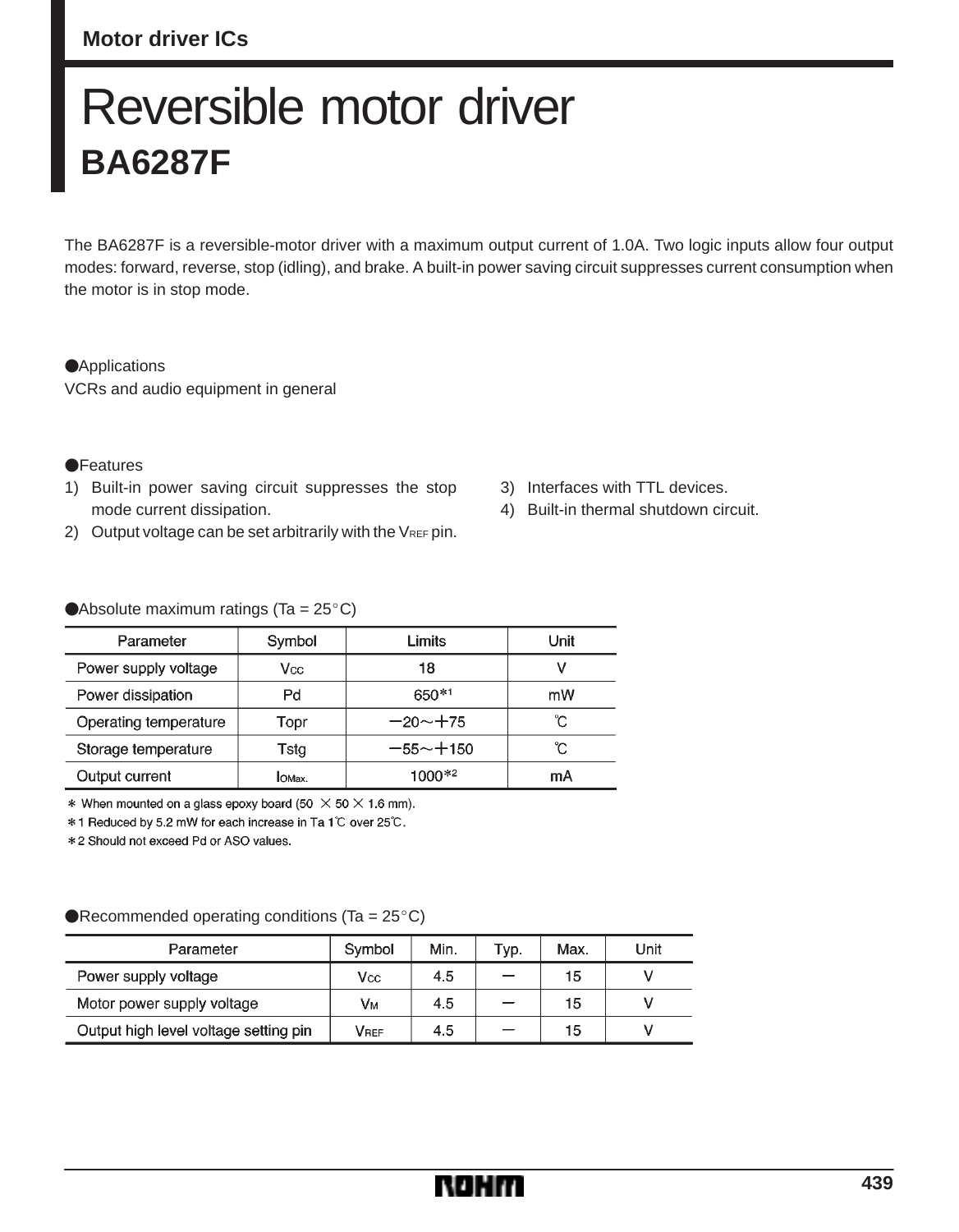#### Block diagram



#### **Pin descriptions**

| Pin No. | Pin name         | Function                          |  |  |  |
|---------|------------------|-----------------------------------|--|--|--|
|         | OUT <sub>1</sub> | Motor output                      |  |  |  |
| 2       | Vм               | Motor power supply                |  |  |  |
| 3       | Vcc              | Power supply                      |  |  |  |
| 4       | FIN              | Logic input                       |  |  |  |
| 5       | Rın              | Logic input                       |  |  |  |
| 6       | <b>VRFF</b>      | HIGH level output voltage setting |  |  |  |
| 7       | OUT <sub>2</sub> | Motor output                      |  |  |  |
| 8       | GND              | <b>GND</b>                        |  |  |  |

**Olnput / output circuits** 





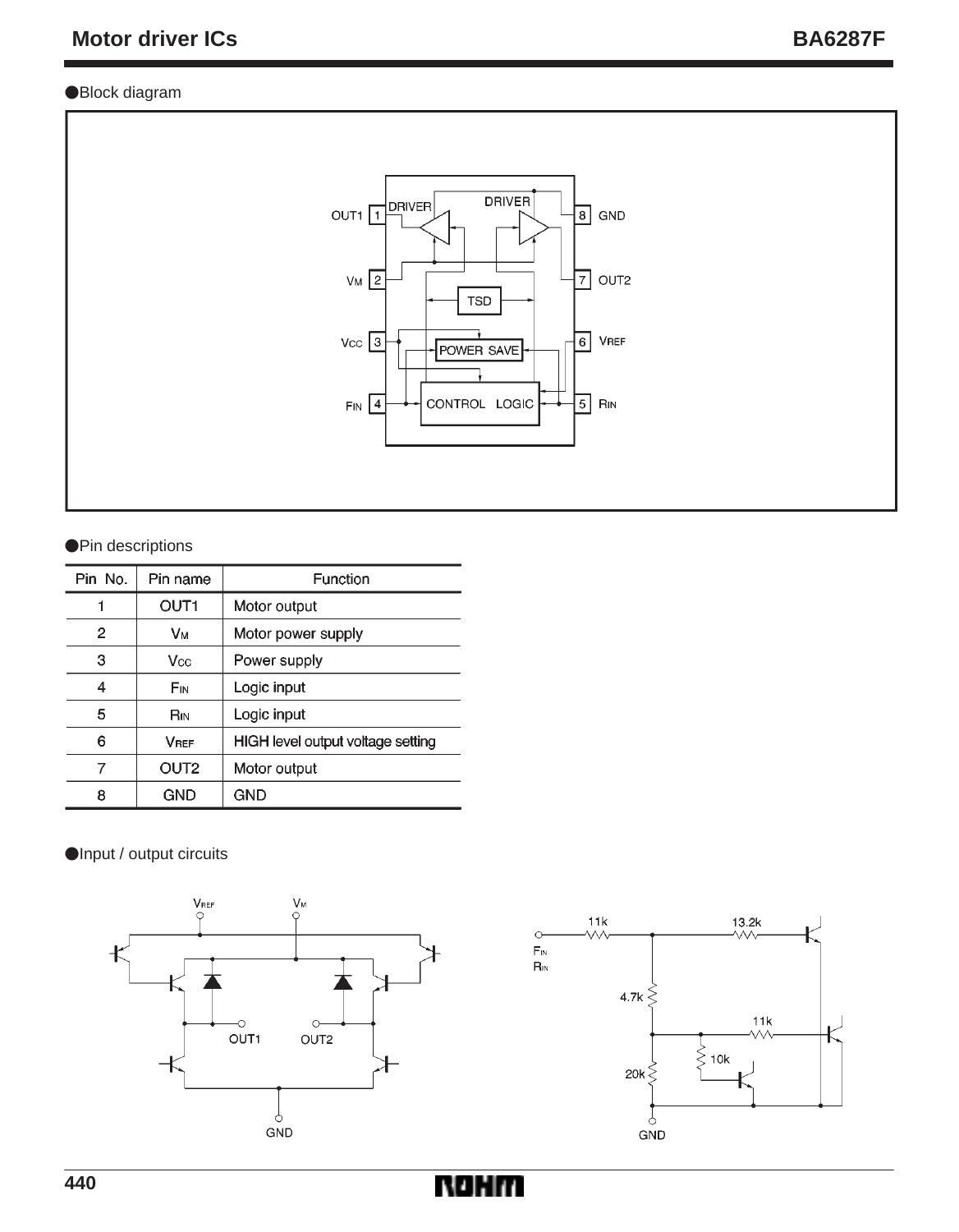| Parameter                         | Symbol           | Min. | Typ. | Max. | Unit | Conditions                                                           |
|-----------------------------------|------------------|------|------|------|------|----------------------------------------------------------------------|
| Supply current 1                  | Icc1             | 12   | 24   | 36   | mA   | Forward or reverse mode                                              |
| Supply current 2                  | Icc <sub>2</sub> | 29   | 48   | 67   | mA   | Brake mode                                                           |
| Standby supply current            | Isт              |      |      | 15   | μΑ   | Standby mode                                                         |
| V <sub>REF</sub> pin sink current | <b>REF</b>       | 6    | 12   | 18   | mA   | Forward or reverse mode<br>$lo = 200mA$                              |
| Input high level voltage          | V <sub>IH</sub>  | 2.0  |      |      | v    |                                                                      |
| Input low level voltage           | VIL              |      |      | 0.8  | V    |                                                                      |
| Input high level current          | Iін              | 45   | 90   | 135  | μA   | $V_{\text{IN}} = 2.0 V$                                              |
| Output saturation voltage         | V <sub>CE</sub>  |      | 1.0  | 1.5  | V    | $lo = 200mA$<br>Sum of output transistor high- and low-side voltages |

● Electrical characteristics (unless otherwise noted, Ta =  $25^{\circ}$ C, Vcc = 9V, V<sub>M</sub>=9V, V<sub>REF</sub> = 9V)

#### **OCircuit operation**

#### (1) Input section

The four output modes are controlled by two logic inputs. Current flows from OUT1 to OUT2 when F<sub>IN</sub> is HIGH and R<sub>IN</sub> is LOW, and from OUT2 to OUT1 when R<sub>IN</sub> is HIGH and F<sub>IN</sub> is LOW (refer to the truth table). The input circuit can be operated by a logic circuit with a current capacity<br>of 120 ~ 170μA. of  $120 \sim 170 \mu$ A.

#### Input / output truth table

| FIN | Rın | OUT <sub>1</sub> | OUT <sub>2</sub> | Mode    |
|-----|-----|------------------|------------------|---------|
| н   |     | н                |                  | Forward |
|     | н   |                  | н                | Reverse |
| н   | н   |                  |                  | Brake   |
|     |     | <b>OPEN</b>      | <b>OPEN</b>      | Standby |

#### (2) Output section

Current flows from OUT1 to OUT2 during forward rotation, and from OUT2 to OUT1 during reverse rotation. The output voltages V<sub>OH</sub> and V<sub>OL</sub> are given by :

 $V$ OH  $[V]=V$ REF –  $V$ CE (sat)  $(PNP)$  –  $V_{BE}$   $(NPN)$ 

$$
V_{OL} [V]{=}V_{CE} \; \text{(sat)} \; (NPN)
$$

V<sub>CE</sub> and V<sub>BE</sub> are functions of the output current (see electrical characteristic curves). The output current can be set with the VREF pin.

#### (3) Power saving circuit

All circuits are turned OFF when the  $F_{IN}$  and  $R_{IN}$  input pins are both put to LOW level. This circuit saves power during standby mode by leaving the outputs OPEN.

(4) Thermal shutdown circuit

When the thermal shutdown circuit is activated at the chip temperature of about  $175^{\circ}$ C (typical), the outputs are left OPEN. The temperature difference between the activation and deactivation settings is about 15°C. When the thermal shutdown circuit is deactivated, the outputs revert to the status determined by input mode.

Application example



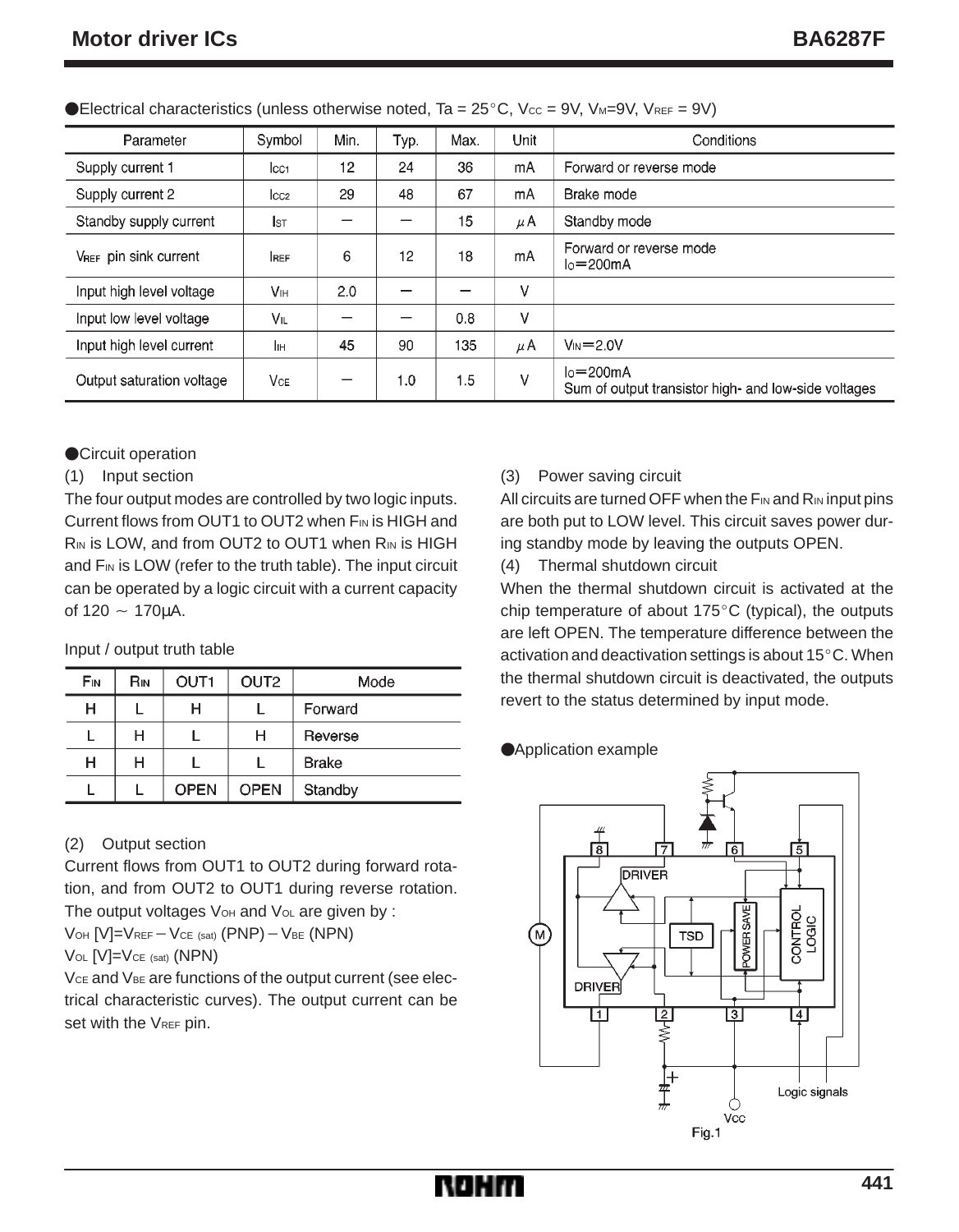#### **Operation notes**

(1) The quality of these products have been carefully checked; however, use of the products with applied voltages, operating temperatures, or other parameters that exceed the absolute maximum rating given may result in the damage of the IC and the product it is used in. If the IC is damaged, the short mode and open modes cannot be specified, so if the IC is to be used in applications where parameters may exceed the absolute maximum ratings, then be sure to incorporate fuses, or other physical safety measures.

(2) GND potential

The potential for pin 1 must be kept lower than the potentials of the other pins regardless of the circumstances.

## (3) Input pins

Voltage should never be applied to the input pins when the V<sub>cc</sub> voltage is not applied to the IC. Similarly, when V<sub>cc</sub> is applied, the voltage on each input pin should be less than V<sub>cc</sub> and within the quaranteed range for the electrical characteristics.

(4) Back-rush voltage

Depending on the ambient conditions, environment, or motor characteristics, the back-rush voltage may fluctuate. Be sure to confirm that the back-rush voltage will not adversely affect the operation of the IC.

(5) Large current line

Large currents are carried by the motor power supply and motor ground for these ICs.

Therefore, the layout of the pattern of the PC board and the constants of certain parameters for external components, such as the capacitor between the power supply and ground, may cause this large output current to flow back to the input pins, resulting in output oscillation or other malfunctions. To prevent this, make sure that the PC board layout and external circuit constants cause no problems with the characteristics of these ICs.

(6) Power dissipation

The power dissipation will fluctuate depending on the mounting conditions of the IC and the ambient environment. Make sure to carefully check the thermal design of the application where these ICs will be used.

(7) Power consumption

The power consumption by the IC varies widely with the power supply voltage and the output current. Give full consideration to the power dissipation rating and the thermal resistance data and transient thermal resistance data, to provide a thermal design so that none of the ratings for the IC are exceeded.

(8) ASO

Make sure that the output current and supply voltage do not exceed the ASO values.

(9) Precautions for input mode switching

To ensure reliability, it is recommended that the mode switching for the motor pass once through the open mode.

(10) In-rush current

There are no circuits built into these ICs that prevent inrush currents. Therefore, it is recommended to place a current limiting resistor or other physical countermeasure.

(11) Factors regarding the thermal, power supply, and motor conditions

If the potential of the output pin sways greatly and goes below the potential of ground, the operation of the IC may malfunction or be adversely affected. In such a case, place a diode between the output and ground, or other measure, to prevent this.

(12) HIGH level output voltage setting pin

Ensure that the voltage applied to VREF does not exceed the voltage on the motor power supply pin or the  $V_{CC}$  pin. (13) The input pins have temperature-dependent characteristics. Take the temperature effect into consideration when using the IC.

(14) To eliminate motor noise, connect a capacitor between OUT1 and GND and between OUT2 and GND. Alternatively, connect a capacitor between OUT1 and OUT2, and also a diode between OUT1 and GND and between OUT2 and GND (see Fig. 2).



Fig.2

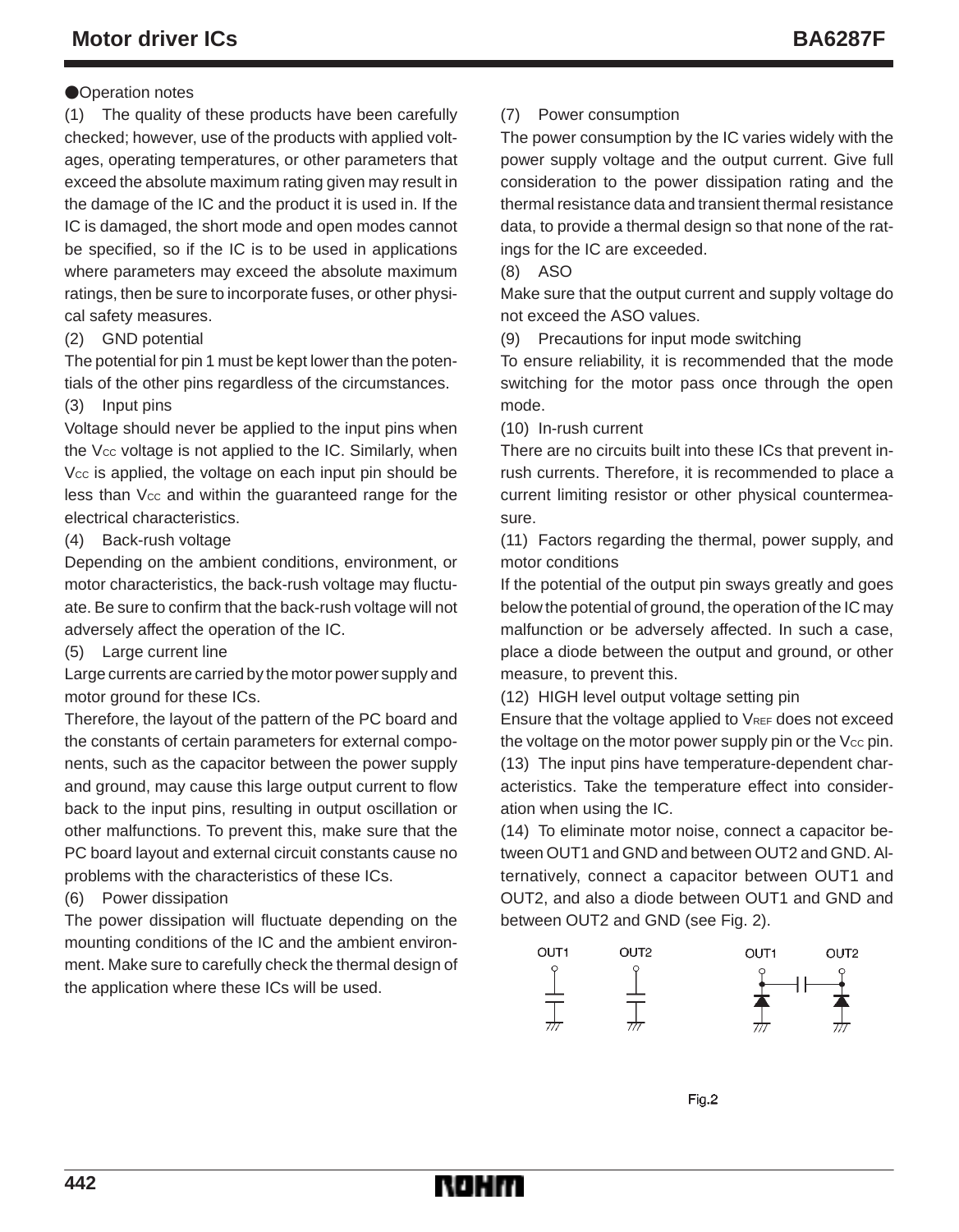





Fig.7 VREF reference current vs. VREF reference voltage

Fig.8 VREF-VOH VOItage vs. VREF reference voltage